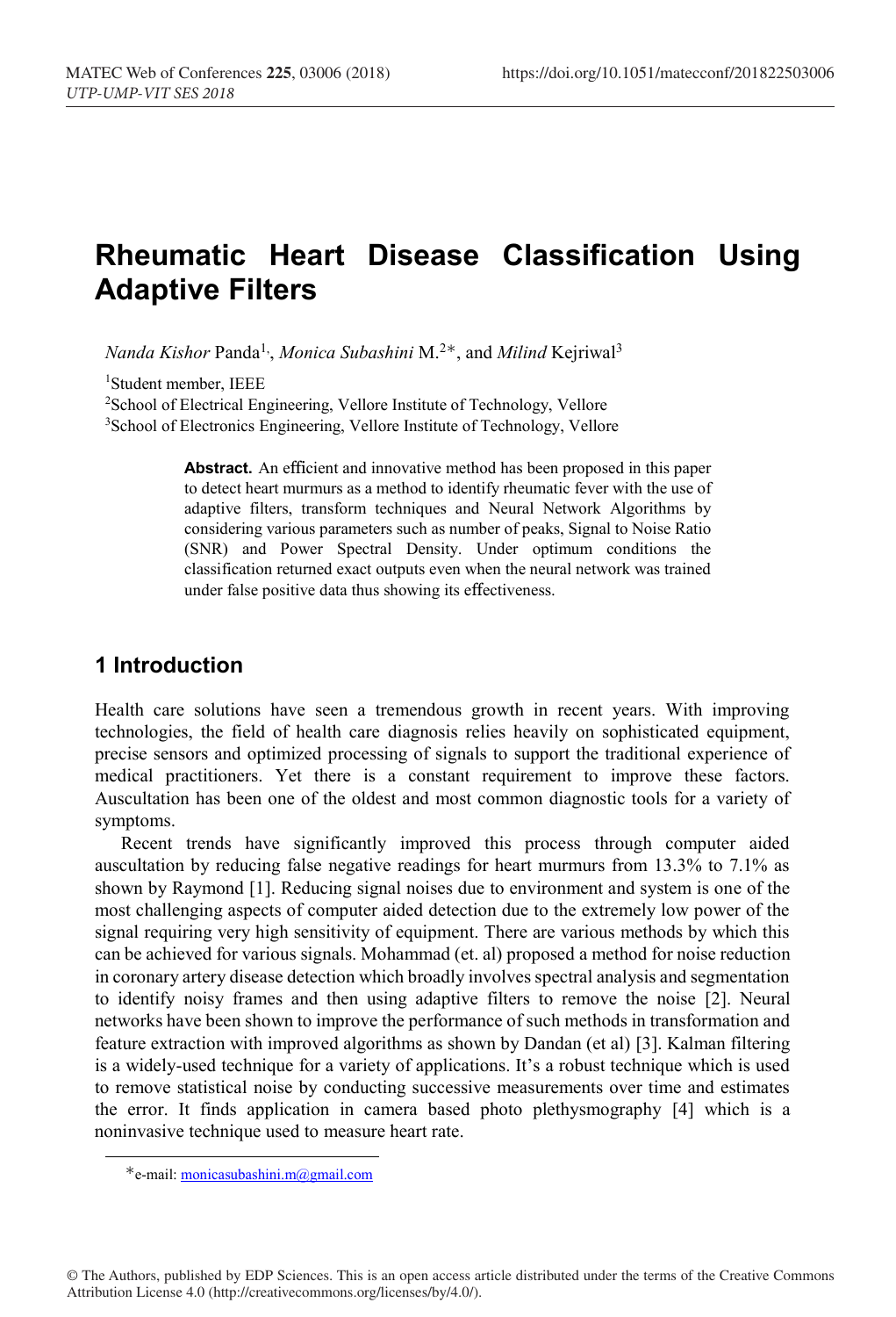Transformation of real time signals is an important stage as features of the signal which are useful are not easily identifiable in time domain. A few common transformation techniques for bio-medical signals include discrete S-transform [5], time-frequency analysis [6], [7]and Hilbert-Huang Transform [8]. Upon transformation to the required domain, the required features of the signal need to be extracted. Power Spectral Density (PSD), Energy Envelope [9], peak location [10], are some of the most common features considered for heart signals.

In this paper, neural networks have been proposed to detect heart murmurs by identifying peaks as an early warning system for rheumatic fever. Among various commonly used neural networks scaled conjugate gradient back propagation algorithm has been shown to be the most adept at handling the varying data set.

# **2 Background Information**

#### **2.1 Rheumatic heart diseases**

Rheumatic fever is an inflammatory disease caused in small children in the age group 0-5 yrs. This is most predominant in developing nations like India, China, etc. This can cause permanent damage to heart valves if left undetected and not treated timely. The main cause of heart damage is due to prolonged rheumatic fever causing inflammation of heart.

#### **2.2 Diagnosis**

Due to the fact that this disease occurs mostly in children of developing countries early detection of heart abnormalities are hardly accessible, resulting in premature deaths, paralysis and permanent damage to brain. ECG is most effective way to detect these abnormalities but needs special instruments and trained technicians. This paper presents an new approach of efficient and accurate detection of heart abnormalities using phonocardiogram.

#### *2.2.1 The Phonocardiogram*

The Phonocardiogram (PCG) is simply the audio signal of heart sound, which is caused due to the rhythmic contraction and expansion of heart muscles [11]

As shown in Fig. 1 a PCG signal can be divided into 2 major sections as S1 and S2. The S11-heart cycle is further divided into 4 major components: sound due to the closure of the mitral and tricuspid valves (S1), systolic period (S12), sound corresponding to the closure of the aortic and pulmonary valves (S2), and the diastolic period (S21). With correct identification of different sections of PCG heart valve abnormalities which are the major side effects of Rheumatic fever can be accurately determined [12]–[14].

# **3 Proposed Topology**

A screening procedure for detection of heart abnormalities due to rheumatic fever using signal processing and machine learning was developed. The phonocardiogram of affected people contains a lot of extra sounds along with the regular systole and diastole peaks. Detection of these extra peaks can be considered as an early indication for people at risk. The steps involved in achieving this are filtering, transformation, feature extraction and classification performed using a variety of methods to obtain the optimal result. The proposed process flow is as shown in Fig. 2.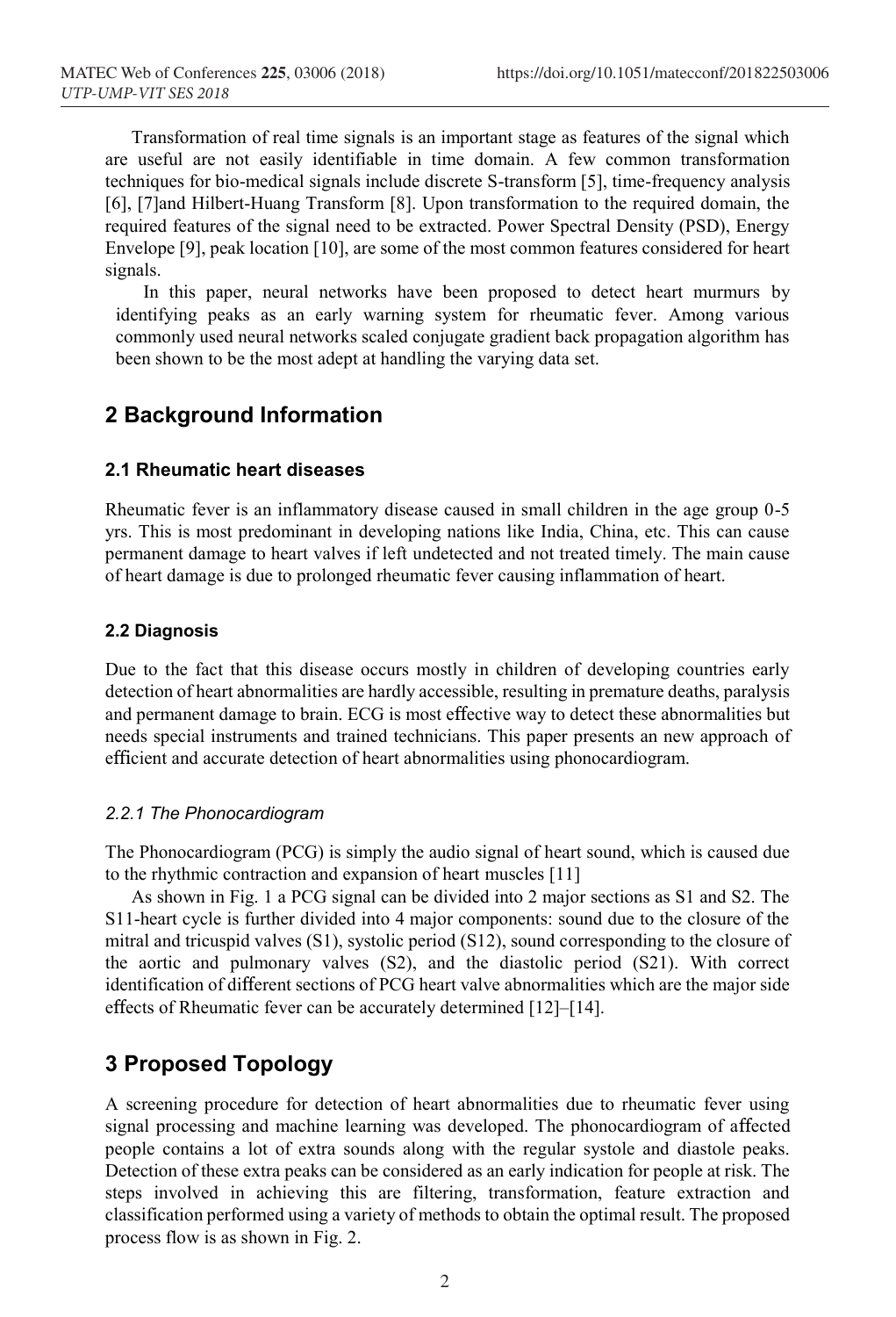

**Fig. 1.** Sections of phonocardiogram (PCG), with components: first Sound (S1), second sound (S2), systolic (S12), diastolic (S21) and heart cycle (S11) periods (Left). The Phonocardiogram of a Normal Heart (Right).



**Fig. 2.** Process flow for detection of heart abnormalities.

#### **3.1 Signal Acquisition**

The heart sound data base used for training and validation has been obtained from University of Michigan heart Sound and Murmur Library. The obtained data base had two sets one from digital stethoscope and the other from a mobile app. Each set comprised of normal, artifacts, extrahls, murmurs, unlabeled heart sounds. Further a second public\* database was used for testing and validating the results. The sounds in this data set was recorded using a digital stethoscope DigiScope® during clinical trials.

#### **3.2 Adaptive Filtering**

The filtering of the signal is essential due to the inherent noise in systems. A digital adaptive filter is applied to the noisy signal to obtain the pure signal as shown in Fig. 3.

The adaptive filter used in filtering is as shown in Fig. 3. Starting point of the process is the unfiltered PCG, x[n].

$$
x[n] = PCG + noise(1)
$$

A reference signal which is correlated with  $d[n]$  and uncorrelated with  $x[n]$ , is used to eliminate the interference. The major components of noise in the PCG signal are: 50 Hz power supply hums, lung noises, gastrointestinal noises, noise due to breathing. In order to suppress the above noises a signal  $d[n]$  is gripped at the power supply and from other known noisy signals. It has the same frequency, but different amplitude and phase compared to noise[n]. Unlike frequency-selective filters the adaptive filter is applied to  $x[n]$  instead of the primary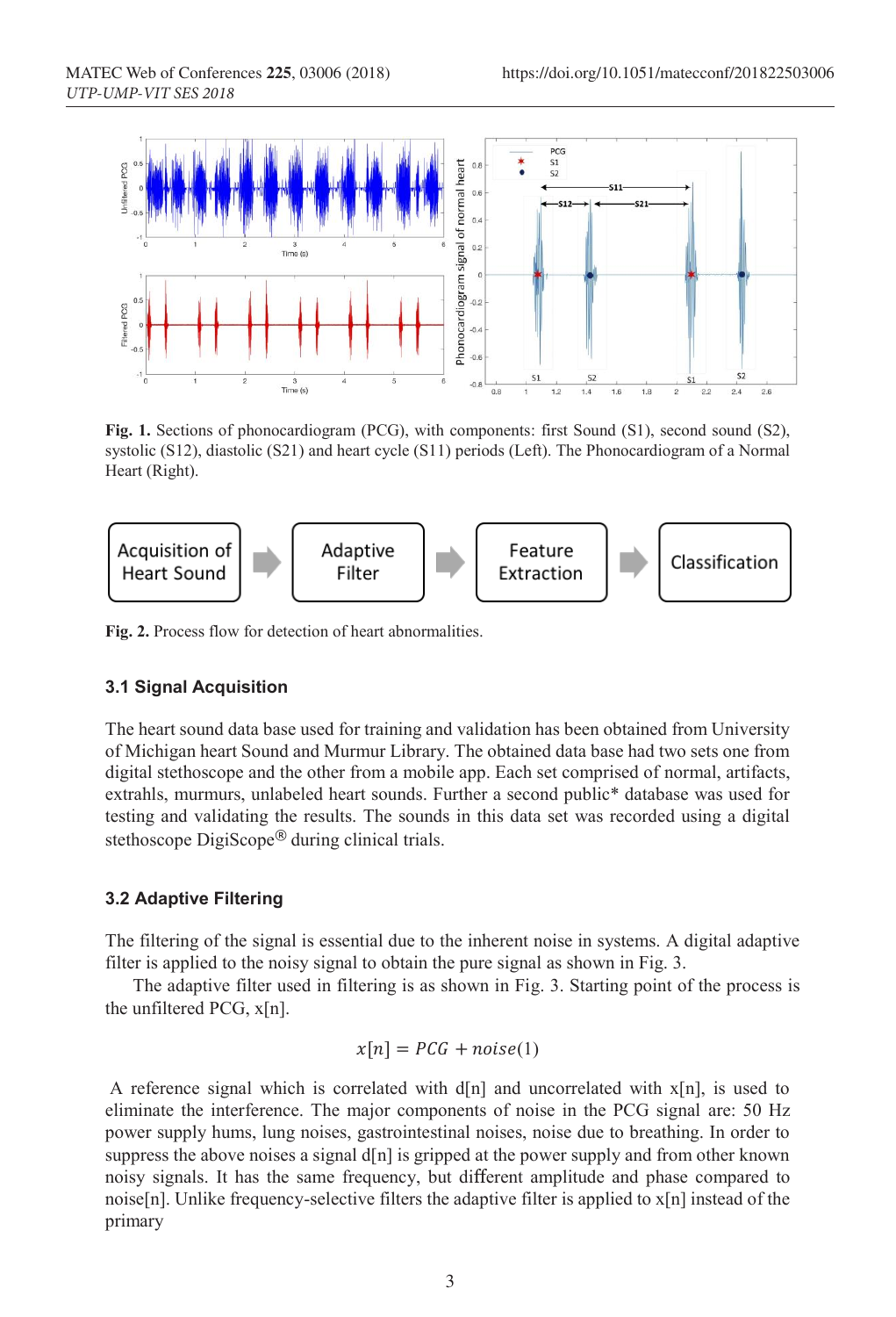

**Fig. 3.** Block Diagram for Adaptive Filtering.

input d[n]. The filter output  $y[n]$  is an estimate of noise[n]. Subtracting this from the underlying signal  $x[n]$  we get the error signal e[n], an estimate of PCG[n]. Adaptive filters are preferably FIR which are stable and have simple cost function as shown below:

$$
J = E\{e^2[n]\} = (d[n] - y[n])^2 \to \min. \tag{2}
$$

For a N order filter the above equation results in a quadratic cost-function with a global minimum. R is the auto correlation matrix of  $x[n]$  and P is the cross-correlation-vector between  $x[n]$  and  $d[n]$ .

$$
J = E\{e^{2}[n]\} = E\{d^{2}[n]\} - 2W^{T}P + W^{T}RW
$$
\n(3)

Where,  $W=(W0,W1,...,W<sub>N-1</sub>)$  and  $T=$  Filter Coefficients.

For each iteration step the filter coefficients for the upcoming step  $W(n + 1)$  are computed using:

$$
W(n + 1) = W(n) + \mu e[n] * x(n)
$$
 (4)

For guaranteed convergence for LMS-algorithm,  $\mu$  taken as the maximal amplitude of the reference signal  $(max(d[n]))$ .

The upper bound is defined as:

$$
\mu_{max} = \frac{2}{3 \cdot N \cdot max(x)^2} \tag{5}
$$

The LMS-algorithm only converges to a good approximation. To measure the deviation of approximation from exact solution a miss-adjustment M is introduced. It depends on the average power of the reference signal and the step-size µ.

$$
M = \frac{\mu}{2} * N * power(x) \tag{6}
$$

For quick convergence, a small step size is essential, but a small step-size leads to a large convergence time. The convergence time  $\tau$  can be expressed as:

$$
\zeta \approx \frac{1}{4\alpha} * \kappa(R) \tag{7}
$$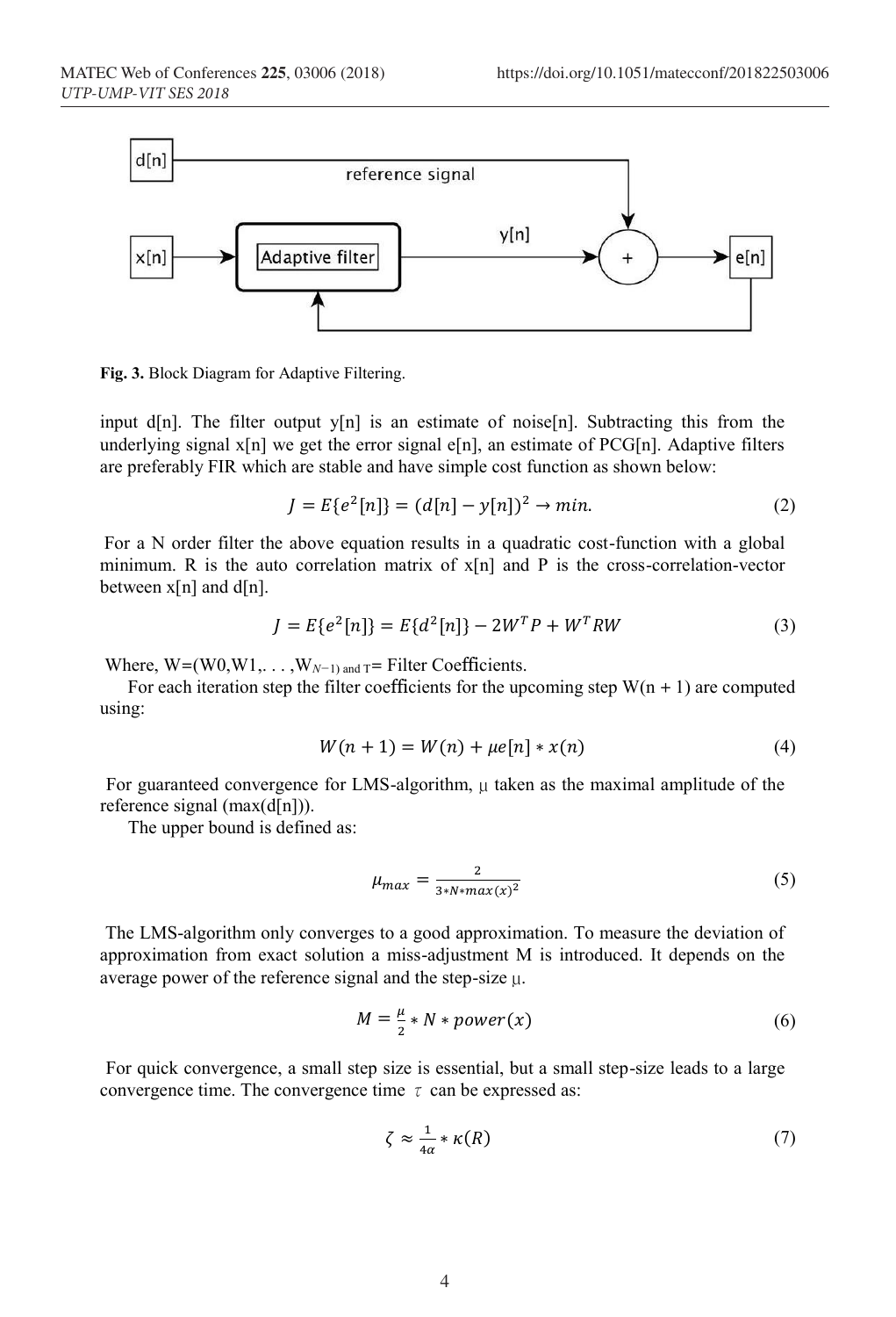where,  $\alpha$  is the applied step-size normalized to the maximum possible  $\mu_{max}$ .  $\lambda_{max}$  and  $\lambda_{min}$ are the largest and smallest eigenvalue of R respectively. Also,  $\hat{k}(R)$  is given by:

$$
\kappa(R) = \frac{\lambda_{max}}{\lambda_{min}} * condition number
$$
 (8)

The proposed LMS-algorithm shows slow convergence for non-smooth signals and fast convergence for uniformly distributed spectrum signals. Here the filter order is set as:  $N = 4$ . The unfiltered PCG signal and filtered PCG signal is as shown in Fig: 3.

#### **3.3 Feature Extraction**

The number of such peaks for the entire duration of the sample is obtained and taken as a parameter for training the neural network. The SNR of the signal is also included as a parameter.

*Shannon energy is given by*: 
$$
E = -x^2 \log(x^2)
$$
 (9)

Apart from the above parameters the following parameters were extracted for classification as shown in Table: 1. The peaks detected were as shown in Fig: 4.



**Figure 4.** Peak detection of rectified PCG signal (Left). Confusion Matrix validating the accuracy of training, with target class named as normal and abnormal(Right).

| Sl. No: | Time domain        | <b>Statistical domain</b> | <b>Frequency domain</b>           |
|---------|--------------------|---------------------------|-----------------------------------|
|         | Total power        | Mean                      | Peak Frequency                    |
|         | Peak Amplitude     | <b>Standard Deviation</b> | <b>Intermodulation Distortion</b> |
| 3       | Zero Crossing rate | Variances                 | <b>Total harmonic Distortion</b>  |
| 4       | <b>RMS</b>         | <b>Skewness</b>           | Dynamic Range                     |

**Table 1.** List of features extracted.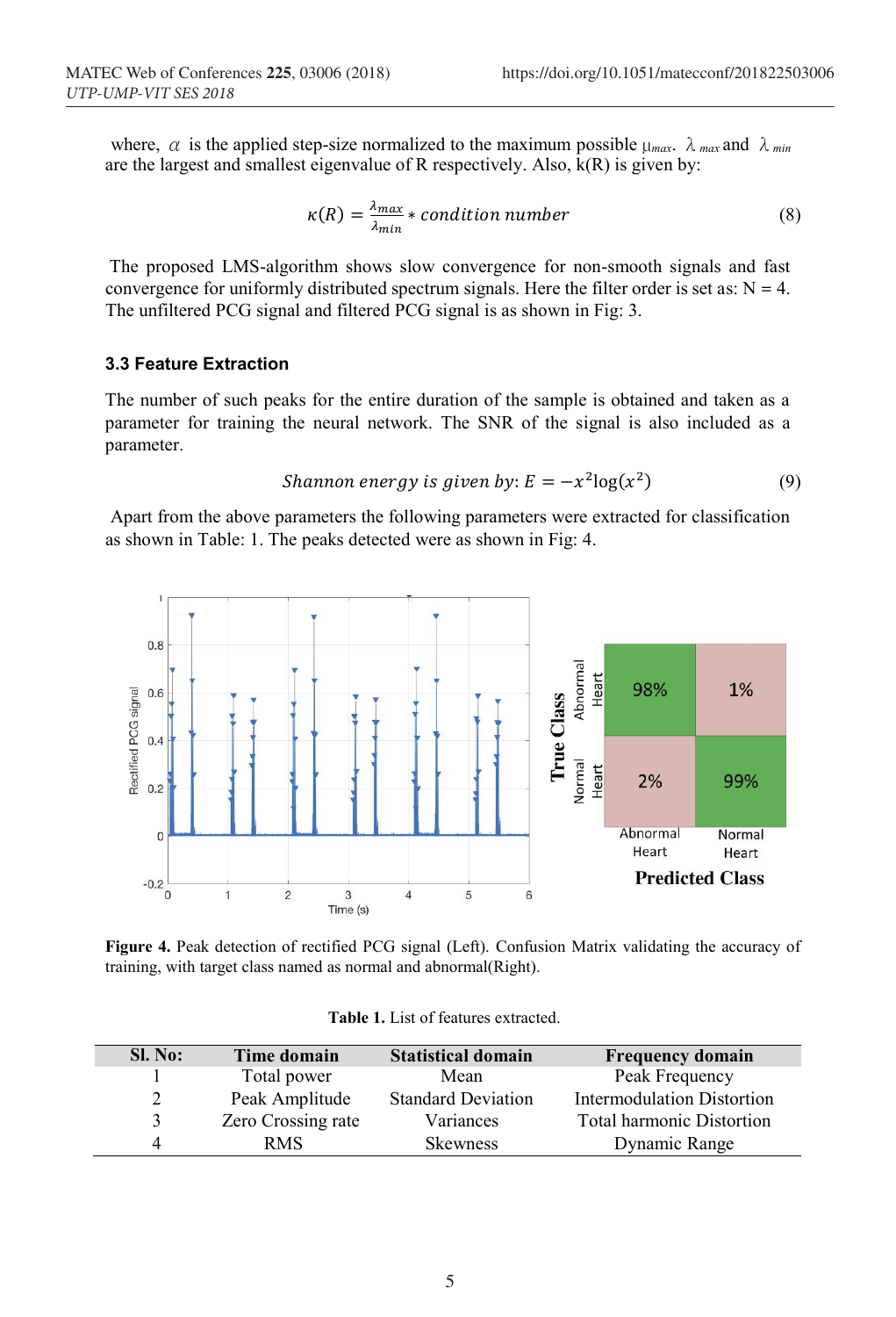#### **3.4 Classification**

The extracted parameters are tabulated for the entire sound bank and fed into various algorithms as describes in Table: 2. For each of the algorithm [15] the performance is compared with and without the use of adaptive filter. When a heart sound with abnormally large number of peaks or a relatively low SNR is given as an input to the algorithm, the system classifies it as an abnormal sound and thus indicates that the concerned person has a higher chance of being affected by heart abnormalities.

### **4 Results and discussions**

A new way of effective classification of different heart abnormalities caused due to Rheumatic fever was shown in this paper. The raw signal acquired from different sources were effectively filtered as shown in Fig: 1. Further a number of, time domain, frequency domain and statistical features were extracted from the PCG signal. One such feature of peak detection is shown in Fig: 4. The extracted features were used to train a Neural network. The results of the training were satisfactory and is shown in Fig: 4.

| <i>Algorithm</i> |                               | Decision trees |               | <b>KNN</b>    |      |        |       | <b>SVM</b> |               |
|------------------|-------------------------------|----------------|---------------|---------------|------|--------|-------|------------|---------------|
| Type             |                               | <b>Complex</b> | <b>Medium</b> | <b>Simple</b> | Fine | Coarse | Cubic | Weighted   | <b>Linear</b> |
| Accuracy         | Without<br>adaptive<br>filter | 80.4           | 76.0          | 84.2          | 90.3 | 90.0   | 77.0  | 92.4       | 93.2          |
|                  | With<br>adaptive<br>filter    | 83.8           | 83.8          | 85.2          | 94.0 | 94.0   | 77.0  | 95.4       | 96.8          |

**Table 2.** Comparison of various algorithms.

### **5 Future scope**

The whole procedure introduced in this paper can be effectively used in the screening for heart abnormalities in rural areas. In most rural areas people lack awareness about the different heart diseases. A smart stethoscope can be integrated with a Digital Signal Processor and it than can be used for dynamic assessing of the heart valve abnormalities. This can be used in telemedicine purposes also.

### **References**

- 1. R. L. Watrous, Annu. Int. Conf. IEEE Eng. Med. Biol. Proc pp. 140–143 (2006)
- 2. Proc. Annu. Int. Conf. IEEE Eng. Med. Biol. Soc. EMBS pp. 5880–5883 (2011)
- 3. Y. L D. Song, L. Tao, Icsai pp. 1677–1681 (2012)
- 4. H. M. F. Andreotti, S. Zaunseder, *Improved heart rate detection for camera-based photoplethysmography by means of Kalman filtering,* (2015)
- 5. R. Brown, R. Frayne, Conf. Proc. IEEE Eng. Med. Biol. Soc **2008**, 2586 (2008)
- 6. J. L. Z. Yue, Y. Shen, *Time-frequency analysis of heart sounds in telemedicine consulting system for auscultation,* (2012)
- 7. E. N. A. Dliou, E. Nationale, *Arrhythmia ECG Signal Analysis using Non Parametric Time-Frequency Techniques,* (2012)